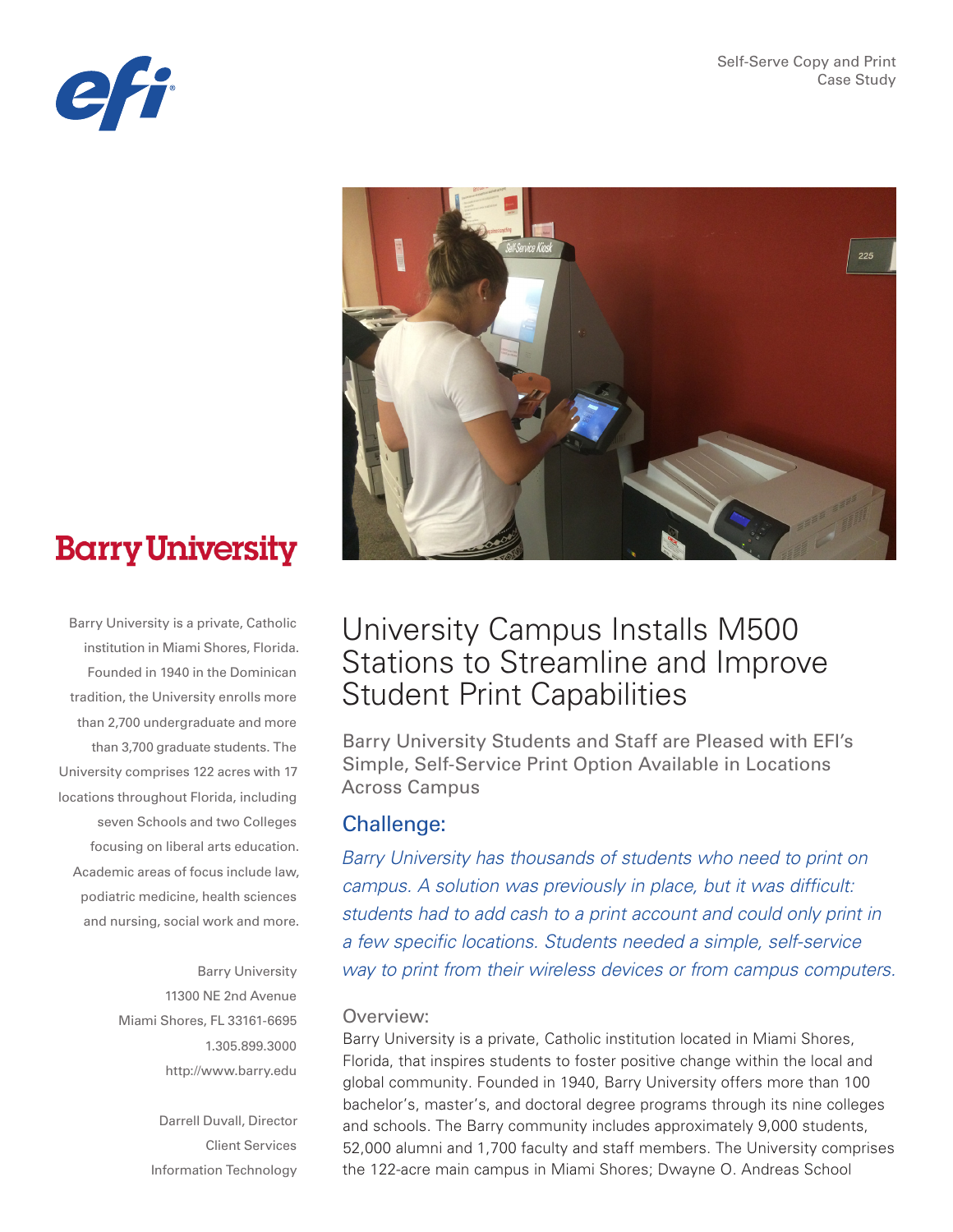

*"There are now more than 27,000 devices connected to the University's wireless network, which is a 400 percent increase over the past three years. The current printing system wasn't enough — students were telling us they wanted to be able to print directly from their device."*

> – Darrell Duvall, Director *Client Services Information Technology Barry University*

# Solution:

The M500 Station has made printing simpler and more convenient for students, with printers located in student-centric buildings across campus. Students are able to print from their wireless devices, USB drives or campus computers and have multiple options for payment.

of Law campus in Orlando; and satellite sites in 14 Florida counties, the Bahamas and the U.S. Virgin Islands.

Barry University is a scholarly community committed to the highest academic standards in undergraduate, graduate and professional education. The University follows four Core Commitments: Knowledge and Truth (emphasizing life-long learning, growth and development); Inclusive Community (nurturing and valuing cultural, social and intellectual diversity); Social Justice (promoting social justice through teaching, research and service); and Collaborative Service (serving local and global communities through collaborative partnerships).

#### Printing on Demand from Mobile Devices

Barry University's thousands of students attend classes in 54 buildings across the 17 locations in Florida. The University provides technology resources in labs and campus buildings and encourages students to bring their own devices to school. Students, faculty, staff and visitors can connect with the school's campus-wide Wi-Fi network. Barry University had a pay-to-print printing solution previously in place, but found it was not meeting student needs.

"There are now more than 27,000 devices connected to the University's wireless network, which is a 400 percent increase over the past three years," said Darrell Duvall, Director, Client Services, Information Technology. "The current printing system wasn't enough — students were telling us they wanted to be able to print directly from their device."

With the current system, each student had a printing account set up when their email address was set up. In order to print, students had to login to a university computer to access and send their document to a printer. Students were responsible for paying for each page printed, and the payment process was archaic and cumbersome, with no option to pay with a credit or debit card. Students had to add funds to their printing account by paying cash at the circulation desk in the library; those funds would then be available to debit from their printing account. This created multiple challenges, from cash management to printer management. In addition, the print solution was complicated and new students required training to be able to use it—it was not intuitive and did not allow printing directly from wireless devices or USB drives.

Students were eager for an easy way to print from their mobile devices or laptops, not only from university computers. They wanted more options in payment methods and more locations from which they could print. The University needed an easier way to manage its print functions and reduce management headaches. Duvall contacted the print management vendor and provided the parameters of the University's needs. EFI, along with the dealer, Dex Imaging, provided a demonstration of the M500 Self-Serve Copy and Print Station and the University was sold.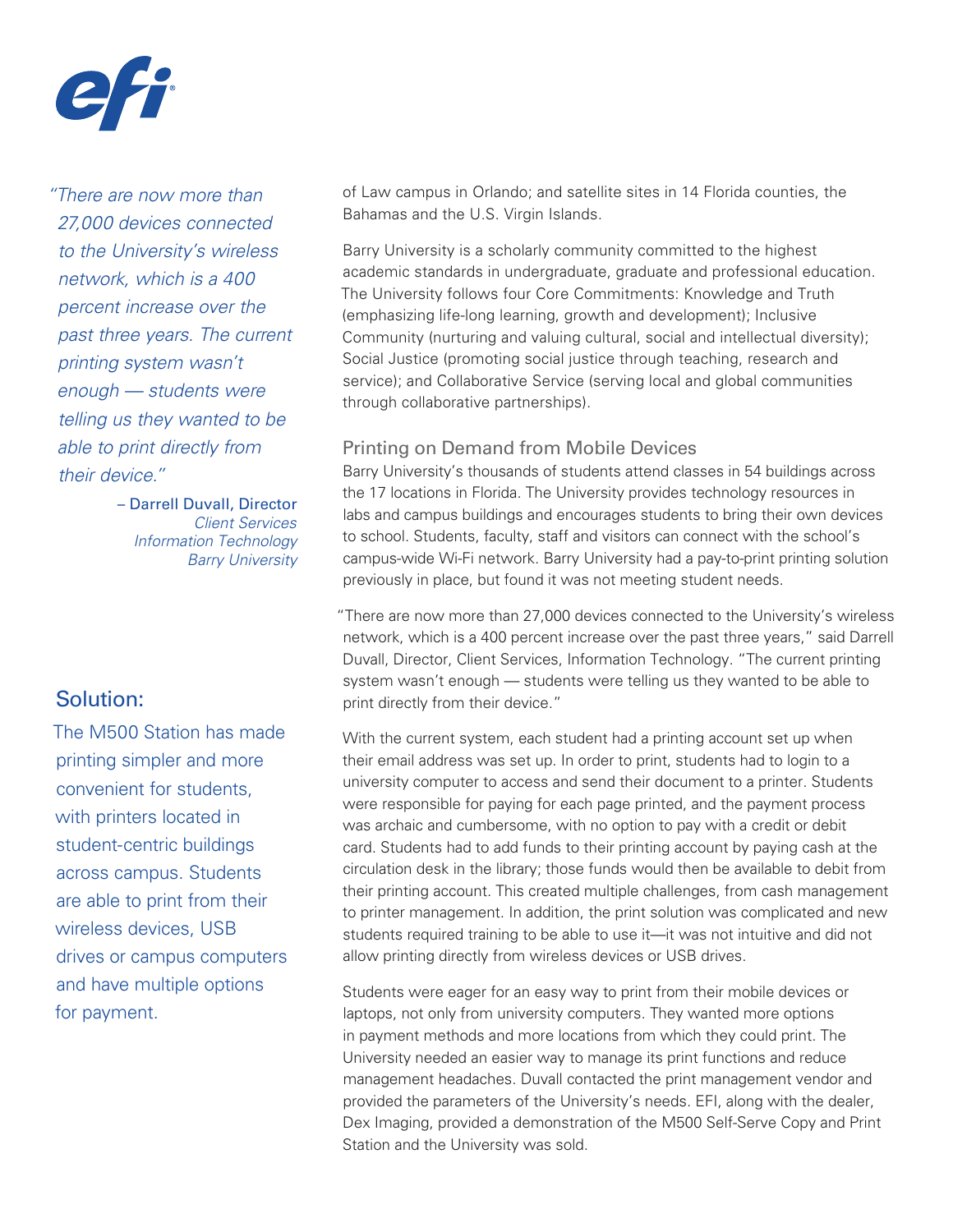

### The Solution: M500 Station, aka the "Making Printing Easy" Station

The M500 Self-Serve Copy and Print Station provides the easiest way for users to access, pay and print in a completely self-serve environment. Users can print in computer labs or from USB drives, mobile devices or cloud accounts, such as Dropbox, Google Drive and the EFI PrintMe cloud service. Users can preview their files before printing to reduce waste, and choose from a range of finishing options depending on the printer. The M500 station offers a large color touchscreen and provides secure encrypted communication.

Barry University installed two M500 stations in its library in November 2013 as a pilot program. Usage of the stations increased and currently thousands of pages are being printed every month. The school installed six more M500 stations in student-centric areas on campus, including the student union and residence halls, in January 2014. Print usage has increased monthly at each of those stations, as well.

"Students seem pleased with the ease of printing," said Duvall. "It has helped that we no longer have to train new students on how to print—the system is intuitive and simple to use. Students are also happy they can print anything from PDF and Word documents to images and PowerPoint presentations from a USB drive, email cloud storage accounts such as Dropbox or a campus computer. We've been able to deploy the stations in more buildings and give students more robust options of where to print, which has been well-received." *"The M500 station has been much simpler to use from a management perspective as well. We currently have both the M500 and the old system in place to ease the transition for students, and we plan to completely replace the old system this summer. The increased selfservice capabilities of the M500 have made technical support much easier, too."* 

> – Darrell Duvall, Director *Client Services Information Technology Barry University*

# Results:

Barry University has eight EFI M500 stations on its main campus, with plans to expand the deployment to more locations on campus and other buildings across the state in 2014. Students are happy that printing is quicker and easier, and the IT staff is happy there are fewer user questions and no training required.